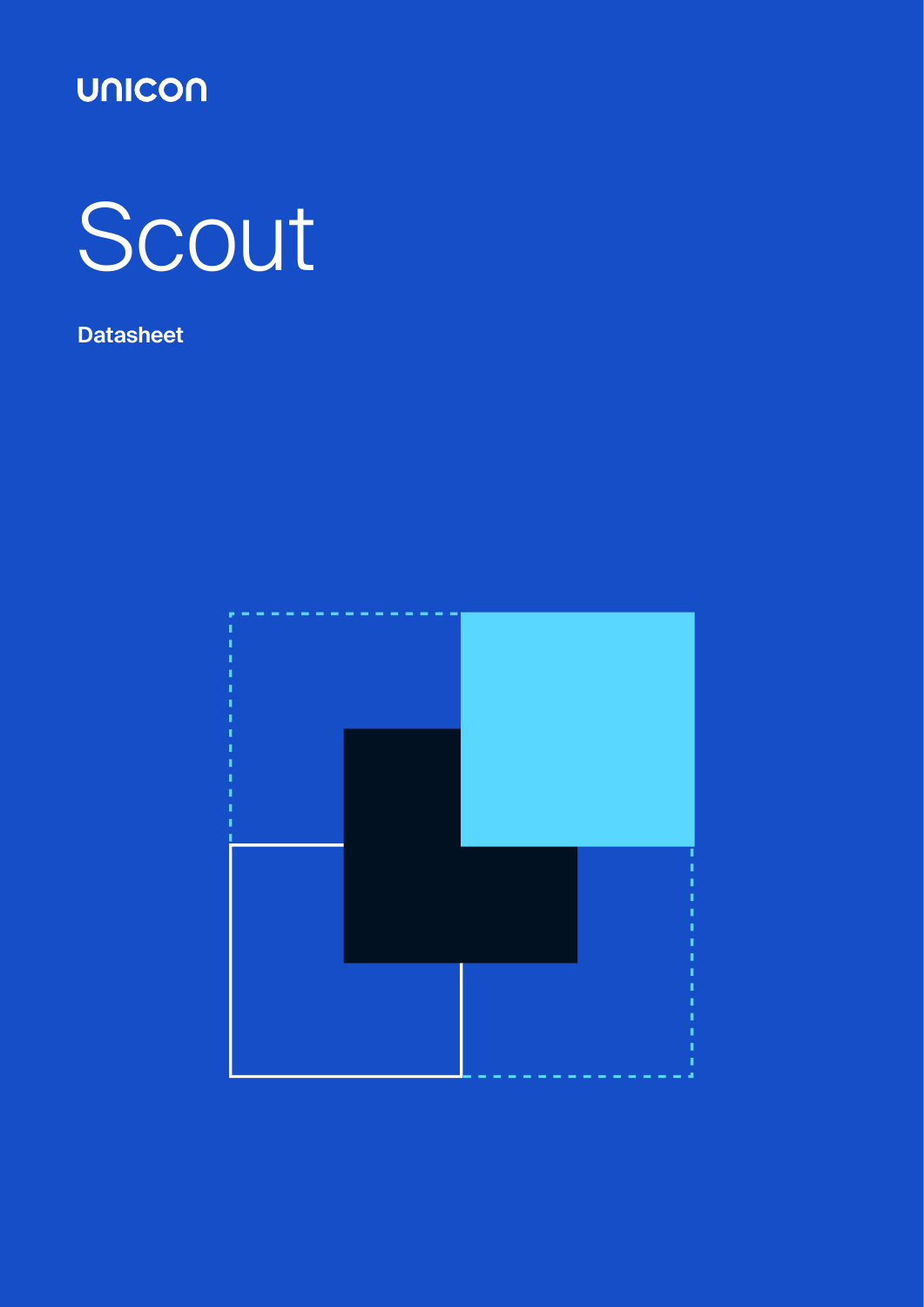## Datasheet: Scout

Scout is a robust, lean end point management solution for devices running eLux. Scout is ideal for large enterprises, small- and medium-sized businesses using VDI or DaaS environments that want to scale, manage, secure, and deploy a consistent user experience.

#### **Overview Lean end-point management**

Scout enables companies of all sizes to simplify management of their ever-growing, end point infrastructures in complex virtualization environments with an easy-to-use, intuitive management solution.

## Feature highlights



#### **Device diversity**

Administrators can easily organize extremely diverse and complex end point infrastructures, planning and managing such scenarios in companies that are starting out and want to scale up their end user computing.

#### **Easy and intuitive**

IT administrators in large enterprises can manage, monitor, and track large fleets easily while smalland medium-sized businesses can scale securely without worrying about the complexity that sets in over time.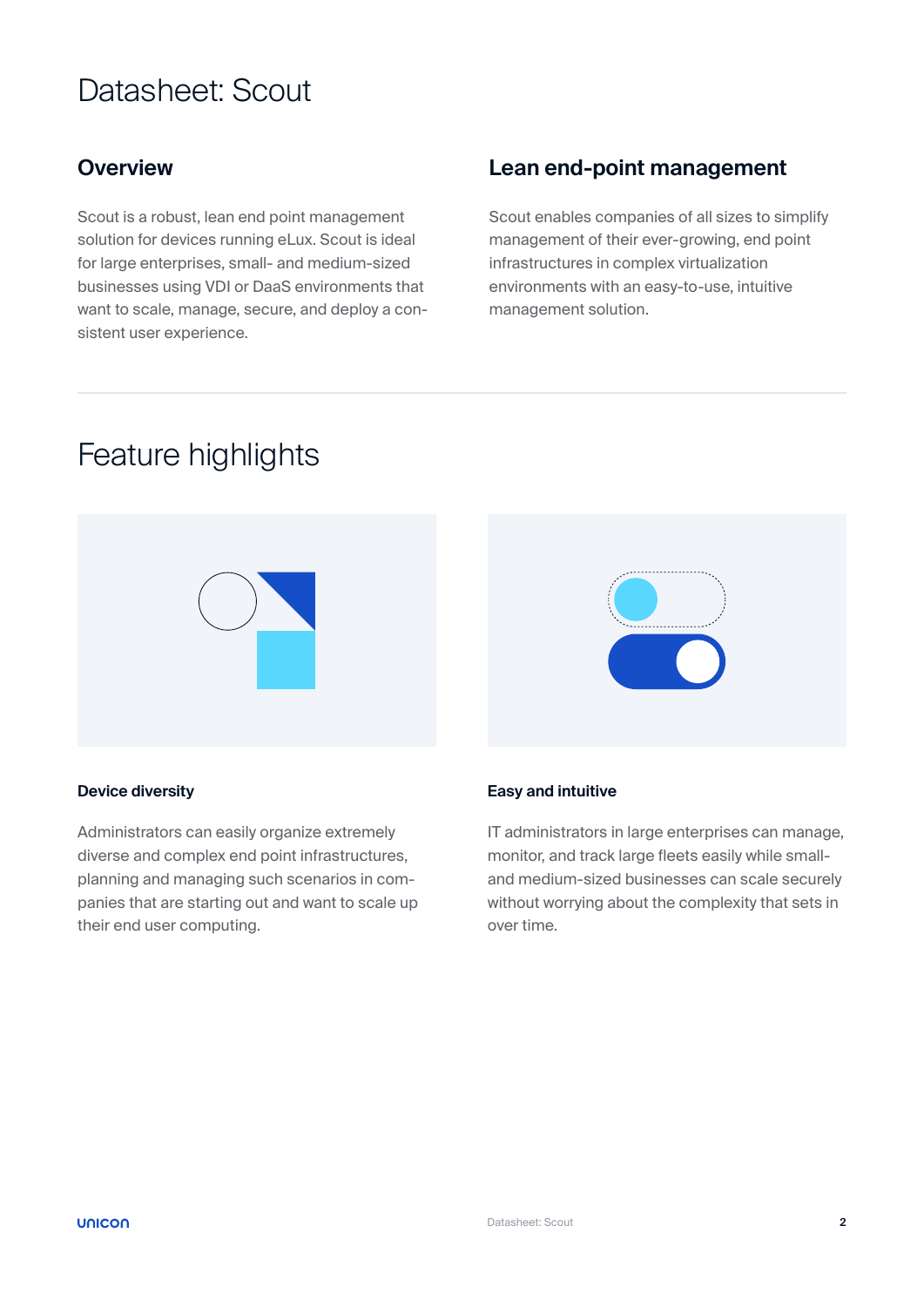



#### **Granular configuration**

Administrators can update the end point device firmware in a modular manner ensuring higher flexibility, eliminating the need of complete OS upgrades from a scratch that usually end up overwhelming corporate networks.

#### **Scaling securely**

Using Scout, administrators get a 360° view and reports of the endpoint landscape they are managing and the individual customizable structures for optimal thin client management.





Scout helps IT streamline daily operations and meet business needs, end user demands quickly in office, remote office or mobile work scenarios.

#### **Business Agility**

Business agility depends on IT being able to support traditional office scenarios, hybrid work settings and different working such as task, knowledge and power users.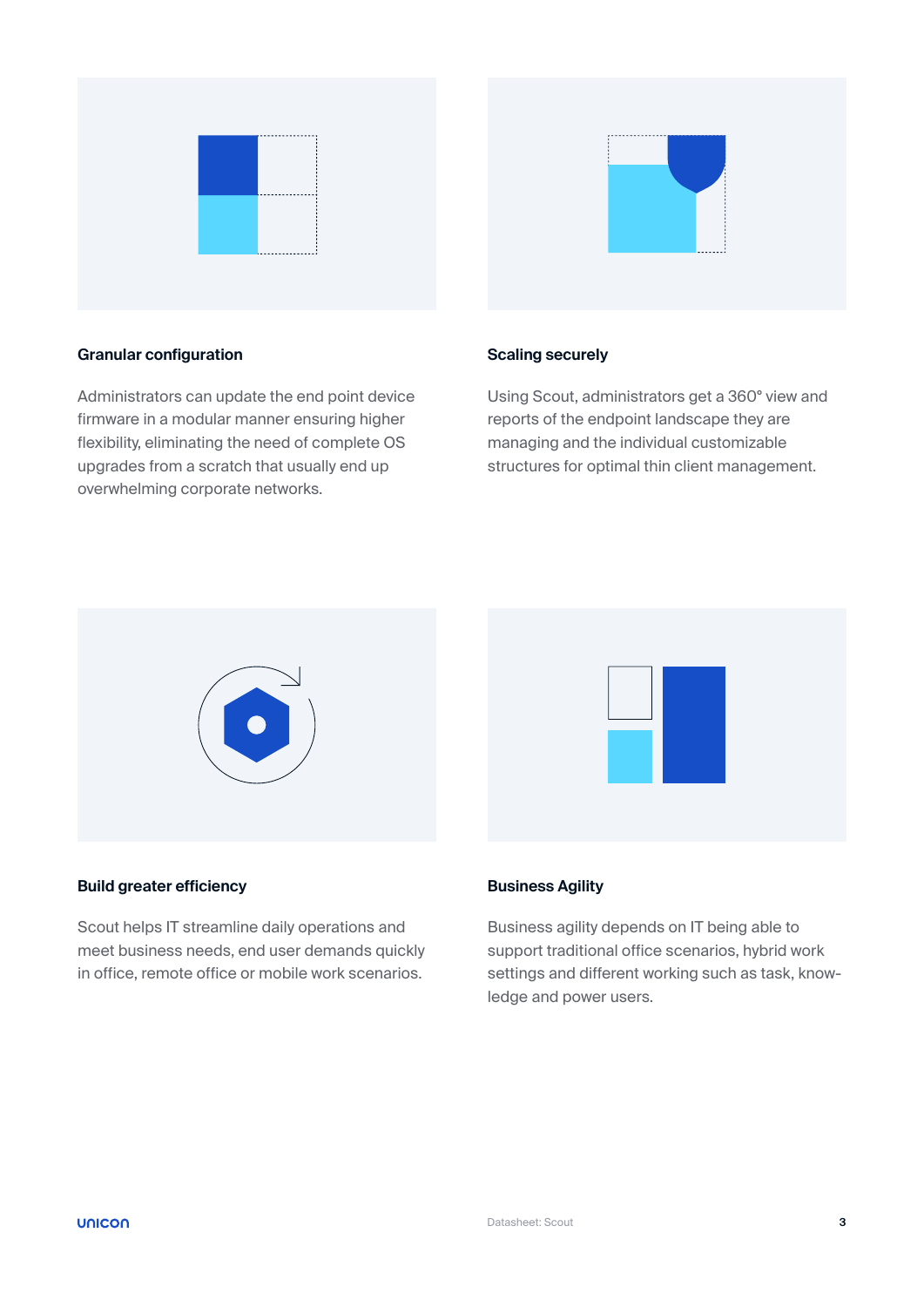



#### **Lean Management**

Scout works best with end point devices running eLux making it a win-win for companies that want avoid time consuming OS upgrades, reduce complexity in their VDI environments and centralize IT operations in a lean manner.

#### **Save time and effort**

IT administrators can manage end point devices and peripherals avoiding complicated, complex, and fragmented multi-vendor, multi-platform scenarios saving time and effort.

## Learn more

[unicon-software.com](http://unicon-software.com)